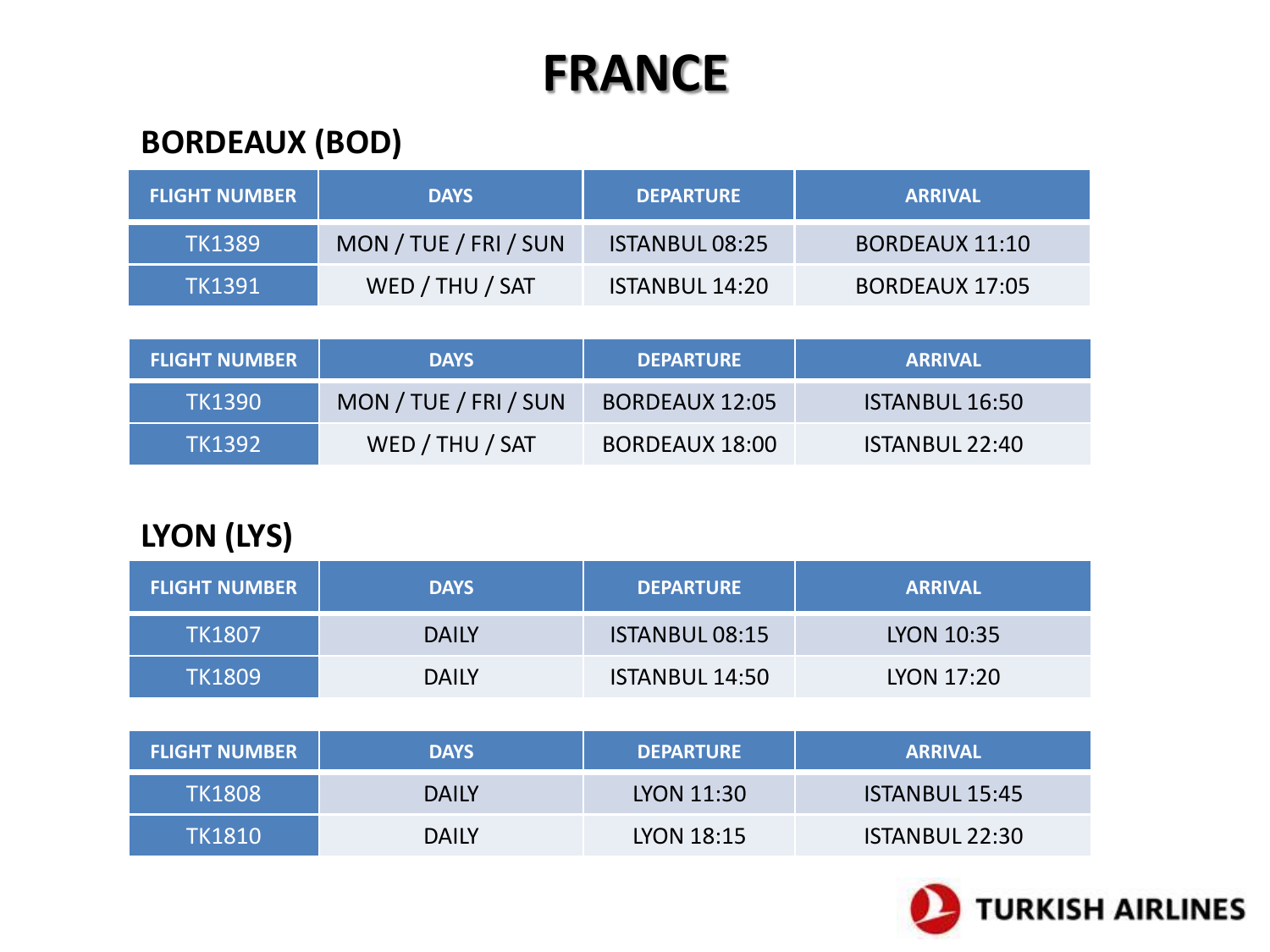### **MARSEILLE (MRS)**

| <b>FLIGHT NUMBER</b> | <b>DAYS</b>  | <b>DEPARTURE</b>      | <b>ARRIVAL</b>  |
|----------------------|--------------|-----------------------|-----------------|
| TK13651              | <b>DAILY</b> | <b>ISTANBUL 08:45</b> | MARSEILLE 11:10 |
| TK1367               | <b>DAILY</b> | <b>ISTANBUL 14:35</b> | MARSEILLE 17:00 |

| <b>FLIGHT NUMBER</b> | <b>DAYS</b>  | <b>DEPARTURE</b> | <b>ARRIVAL</b>        |
|----------------------|--------------|------------------|-----------------------|
| <b>TK1366</b>        | <b>DAILY</b> | MARSEILLE 12:05  | <b>ISTANBUL 16:20</b> |
| TK1368               | <b>DAILY</b> | MARSEILLE 17:55  | <b>ISTANBUL 22:05</b> |

#### **NICE (NCE)**

| <b>FLIGHT NUMBER</b> | <b>DAYS</b>  | <b>DEPARTURE</b>      | <b>ARRIVAL</b> |
|----------------------|--------------|-----------------------|----------------|
| <b>TK1813</b>        | <b>DAILY</b> | <b>ISTANBUL 08:30</b> | NICE 10:35     |
| TK1815'              | <b>DAILY</b> | <b>ISTANBUL 15:05</b> | NICE 17:25     |

| <b>FLIGHT NUMBER</b> | <b>DAYS</b>  | <b>DEPARTURE</b> | <b>ARRIVAL</b>        |
|----------------------|--------------|------------------|-----------------------|
| <b>TK1814</b>        | <b>DAILY</b> | NICE 11:30       | <b>ISTANBUL 15:30</b> |
| <b>TK1816</b>        | <b>DAILY</b> | NICE 18:20       | <b>ISTANBUL 22:15</b> |

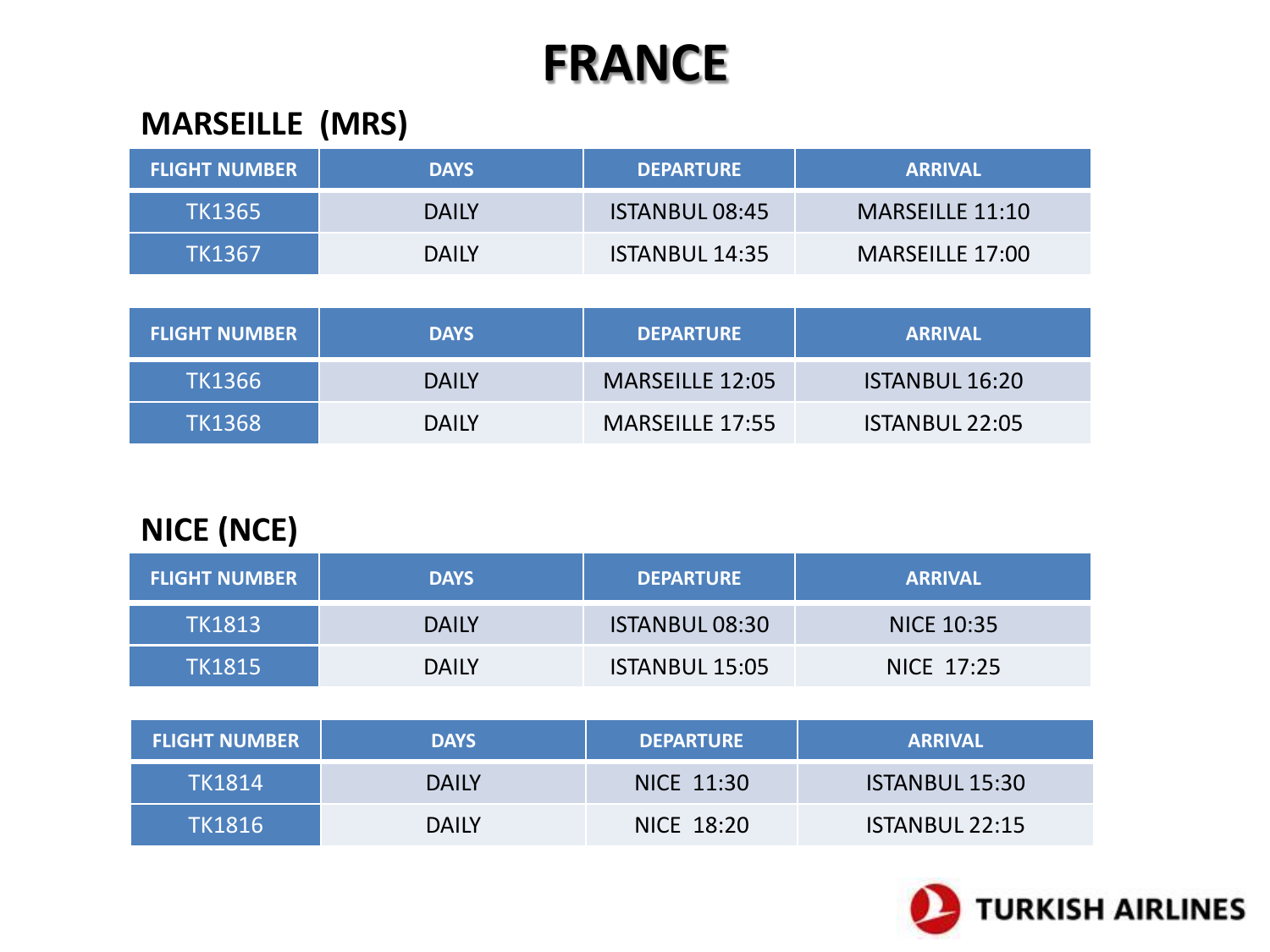## **PARIS (CDG)**

| <b>FLIGHT NUMBER</b> | <b>DAYS</b>  | <b>DEPARTURE</b>      | <b>ARRIVAL</b>     |
|----------------------|--------------|-----------------------|--------------------|
| TK1821               | <b>DAILY</b> | ISTANBUL 07:10        | <b>PARIS 09:50</b> |
| <b>TK1823</b>        | <b>DAILY</b> | <b>ISTANBUL 10:05</b> | <b>PARIS 12:45</b> |
| <b>TK1825</b>        | <b>DAILY</b> | <b>ISTANBUL 12:55</b> | <b>PARIS 15:35</b> |
| <b>TK1833</b>        | <b>DAILY</b> | <b>ISTANBUL 14:00</b> | <b>PARIS 16:50</b> |
| <b>TK1827</b>        | <b>DAILY</b> | <b>ISTANBUL 15:30</b> | <b>PARIS 18:10</b> |
| <b>TK1829</b>        | <b>DAILY</b> | <b>ISTANBUL 19:20</b> | <b>PARIS 22:05</b> |

| <b>FLIGHT NUMBER</b> | <b>DAYS</b>  | <b>DEPARTURE</b>   | <b>ARRIVAL</b>          |
|----------------------|--------------|--------------------|-------------------------|
| <b>TK1830</b>        | <b>DAILY</b> | <b>PARIS 08:00</b> | <b>ISTANBUL 12:30</b>   |
| <b>TK1822</b>        | <b>DAILY</b> | <b>PARIS 11:20</b> | <b>ISTANBUL 15:50</b>   |
| <b>TK1824</b>        | <b>DAILY</b> | <b>PARIS 14:15</b> | <b>ISTANBUL 18:40</b>   |
| <b>TK1826</b>        | <b>DAILY</b> | <b>PARIS 16:35</b> | <b>ISTANBUL 20:55</b>   |
| <b>TK1834</b>        | <b>DAILY</b> | <b>PARIS 17:45</b> | <b>ISTANBUL 22:15</b>   |
| <b>TK1828</b>        | <b>DAILY</b> | <b>PARIS 19:40</b> | <b>ISTANBUL 00:10+1</b> |